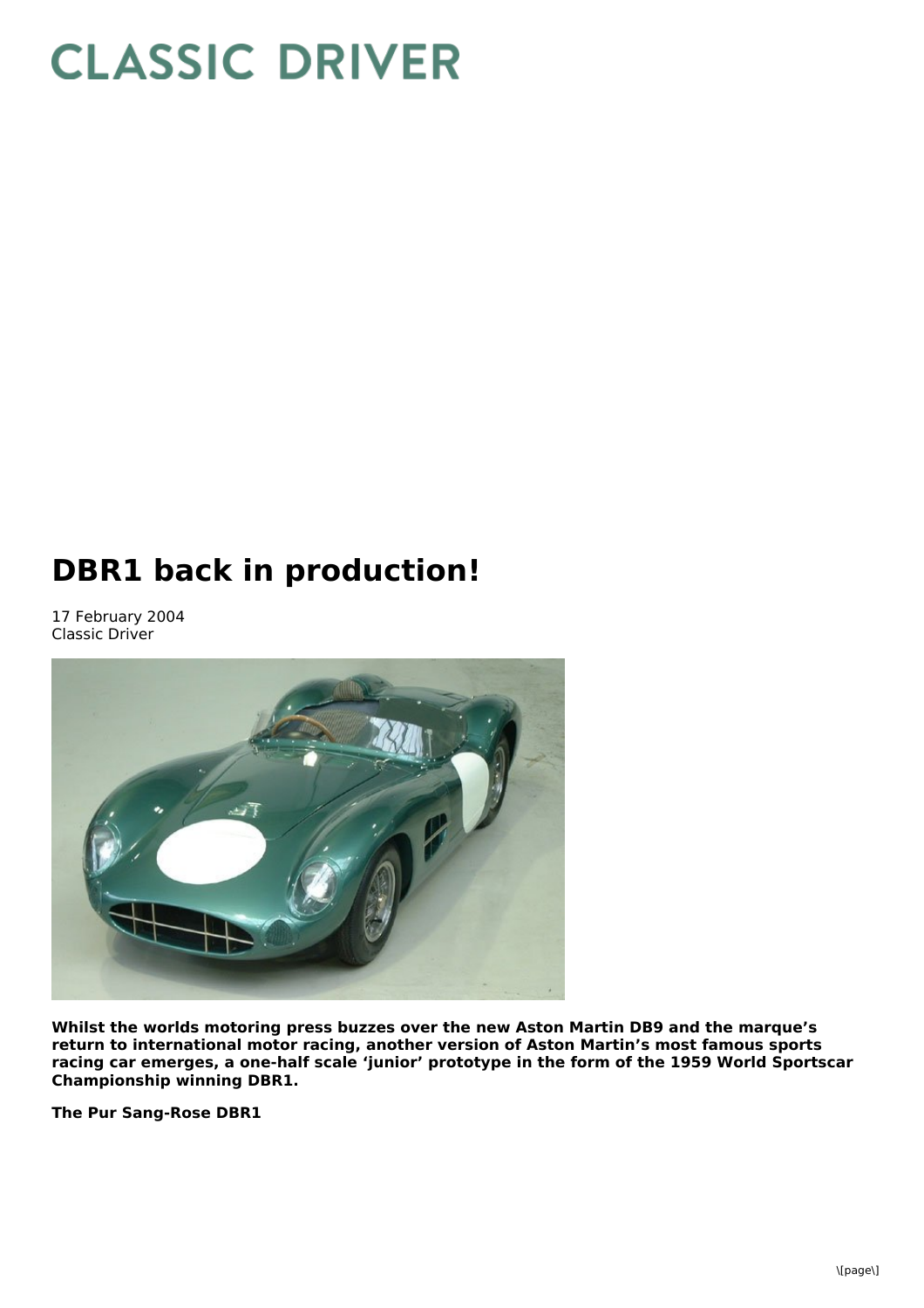

The scale car is a meticulous recreation

of the original, powered by an electric motor with a rechargeable battery, and features fully articulated suspension, rack and pinion steering and twin braking system. The bodywork, hand formed in aluminium alloy over a steel tubular frame even has the original pattern, wire rolled edges to the wheel arches. The specially sourced seat covering is made of the original woven fabric, used on the seats of the 1959 Le Mans winner. The wood rimmed steering wheel and original pattern appliquéd instrument panel are true to its big brothers form. The alloy rimmed wheels, steel spoked and secured by 'knock off' spinners are faithful to the Borranis used by the Aston Martin racing team. Hand cut, period pattern Dunlop Racing style tyres are fitted. The electrical system includes working head and tail lamps and an 'electronic exhaust' sound system featuring authentic recordings of the Aston Martin DBR1's distinctive bark.

Manufactured by Pur Sang of Argentina, the PS-R DBR1 prototype faithfully and accurately recreates the excitement and aura of the original. Having gauged public reaction a limited production series will commence with a run of 10 examples. The prototype car was first shown in the UK at the Aston Martin factory at Gaydon, Warwickshire on 4 December 2003. Under the appreciative eye of Aston Martin CEO Dr Ulrich Bez (whose familiarity with the DBR1 car was confirmed when he raced one of the originals in the 2002 Le Mans Classic) the factory representatives were duly impressed.

After its public debut at Retromobile in Paris, the car will be on view in London, displayed at the Aston Martin specialist dealers Nicholas Mee & Co who will be more than happy to advise on delivery dates and prices.



#### **About The Aston Martin DBR1**

Arguably the most beautiful sports-racing car of all time, the ASTON MARTIN DBR1 not only won the prestigious Le Mans 24 hours in 1959 (driven by Carroll Shelby and Roy Salvadori) but also went on to win the World Sportscar Championship in that same year.

Exactly 5 of these iconic machines were produced by the Aston Martin Racing Department under the highly respected management of John Wyer, who's expertise was later to lead both Ford and Porsche to their Le Mans victories.

#### **About Pur Sang of Argentina**

Pur Sang is a firm of skilled craftsmen who need no introduction to those familiar with the world of Bugattis. Pur Sang Type 35 recreations are admired around the world for their incredible authenticity and quality execution. Over 3000 parts are produced by hand and on site to build their exquisite automobiles.